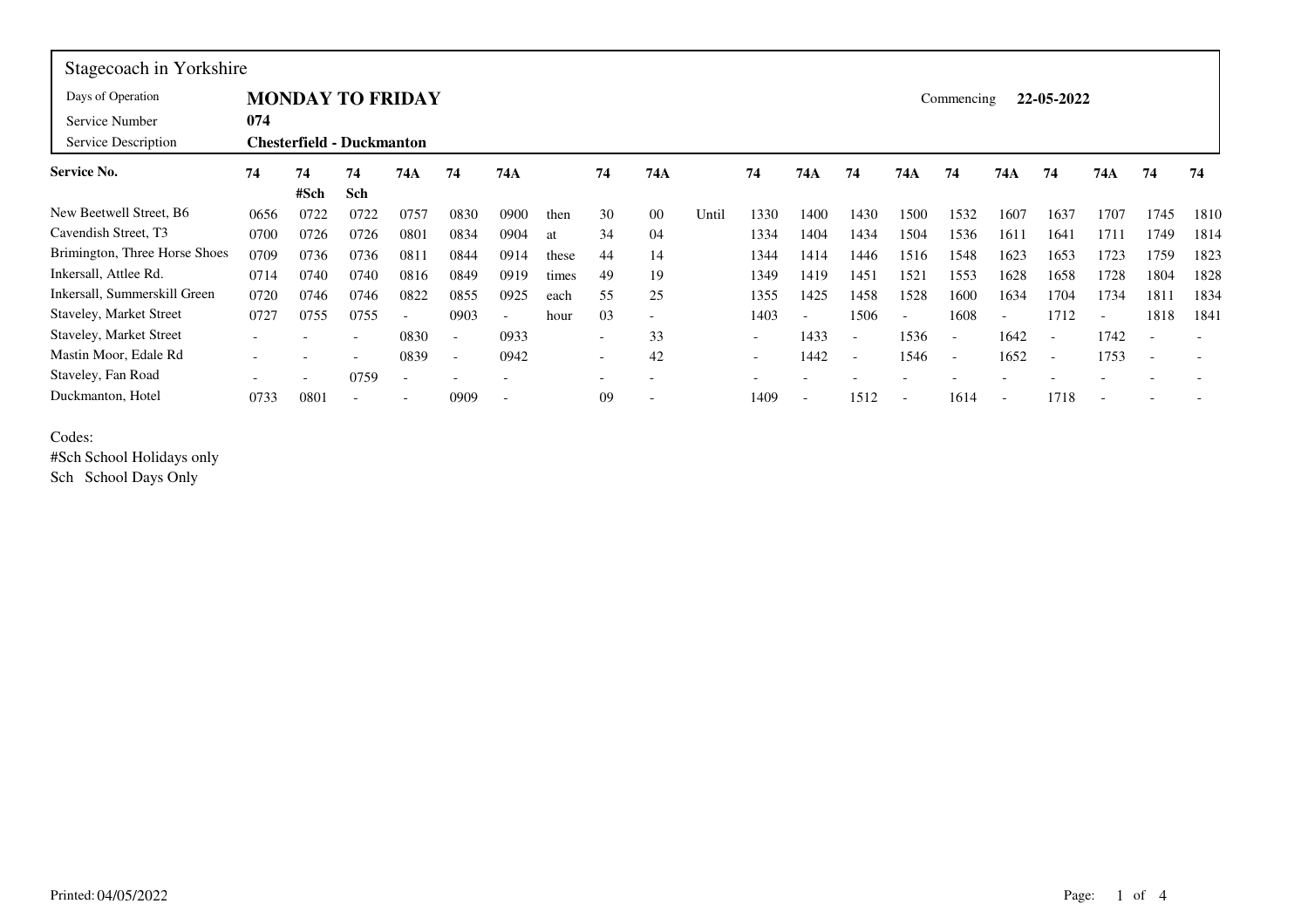| Stagecoach in Yorkshire        |                          |                                                     |                          |      |      |                |                          |                          |       |    |                          |       |                          |        |      |        |      |                          |           |      |
|--------------------------------|--------------------------|-----------------------------------------------------|--------------------------|------|------|----------------|--------------------------|--------------------------|-------|----|--------------------------|-------|--------------------------|--------|------|--------|------|--------------------------|-----------|------|
| Days of Operation              |                          | <b>MONDAY TO FRIDAY</b><br>22-05-2022<br>Commencing |                          |      |      |                |                          |                          |       |    |                          |       |                          |        |      |        |      |                          |           |      |
| Service Number                 | 074                      |                                                     |                          |      |      |                |                          |                          |       |    |                          |       |                          |        |      |        |      |                          |           |      |
| Service Description            |                          | <b>Chesterfield - Duckmanton</b>                    |                          |      |      |                |                          |                          |       |    |                          |       |                          |        |      |        |      |                          |           |      |
| <b>Service No.</b>             | 74A                      | 74                                                  | 74A                      | 74   | 74   | 74A            | 74                       | 74A                      |       | 74 | 74A                      |       | 74                       | 74A    | 74   | 74A    | 74   | 74A                      | 74        | 74A  |
| Duckmanton, Hotel              | $\overline{\phantom{a}}$ | 0635                                                | $\overline{\phantom{a}}$ | 0737 | 0806 | $\blacksquare$ | 0910                     | $\overline{\phantom{a}}$ | then  | 10 | $\overline{\phantom{a}}$ | Until | 1310                     | $\sim$ | 1410 | $\sim$ | 1516 | $\overline{\phantom{a}}$ | 1616      |      |
| Poolsbrook, Post Office        | $\overline{\phantom{a}}$ | 0640                                                | $\overline{\phantom{a}}$ | 0742 | 0811 | $\blacksquare$ | 0915                     | $\overline{\phantom{a}}$ | at    | 15 | $\overline{\phantom{a}}$ |       | 1315                     | $\sim$ | 1415 |        | 1521 |                          | 1621      |      |
| Mastin Moor, Edale Rd          | 0605                     |                                                     | 0709                     |      |      | 0841           | $\overline{\phantom{a}}$ | 0943                     | these | ÷, | 43                       |       | $\overline{\phantom{0}}$ | 1343   |      | 1445   |      | 1548                     | $\bar{a}$ | 1654 |
| Staveley, Market Street stop 3 | 0612                     | 0646                                                | 0718                     | 0748 | 0818 | 0852           | 0922                     | 0952                     | times | 22 | 52                       |       | 1322                     | 1352   | 1422 | 1454   | 1528 | 1558                     | 1628      | 1704 |
| Inkersall, Attlee Rd.          | 0619                     | 0653                                                | 0725                     | 0755 | 0825 | 0859           | 0929                     | 0959                     | each  | 29 | 59                       |       | 1329                     | 1359   | 1429 | 1501   | 1535 | 1605                     | 1635      | 1711 |
| Inkersall, Summerskill Green   | 0626                     | 0700                                                | 0732                     | 0803 | 0833 | 0906           | 0936                     | 1006                     | hour  | 36 | 06                       |       | 1336                     | 1406   | 1436 | 1508   | 1542 | 1612                     | 1642      | 1718 |
| Brimington, Ark Tavern         | 0632                     | 0706                                                | 0738                     | 0810 | 0840 | 0912           | 0942                     | 1012                     |       | 42 | 12                       |       | 1342                     | 1412   | 1442 | 1514   | 1548 | 1618                     | 1648      | 1724 |
| New Beetwell Street            | 0644                     | 0718                                                | 0752                     | 0825 | 0855 | 0925           | 0955                     | 1025                     |       | 55 | 25                       |       | 1355                     | 1425   | 1455 | 1527   | 1602 | 1632                     | 1702      | 1736 |
| <b>Service No.</b>             | 74                       | 74A                                                 | 74                       |      |      |                |                          |                          |       |    |                          |       |                          |        |      |        |      |                          |           |      |
| Duckmanton, Hotel              | 1720                     | $\blacksquare$                                      |                          |      |      |                |                          |                          |       |    |                          |       |                          |        |      |        |      |                          |           |      |
| Poolsbrook, Post Office        | 1724                     |                                                     |                          |      |      |                |                          |                          |       |    |                          |       |                          |        |      |        |      |                          |           |      |
| Mastin Moor, Edale Rd          | $\overline{\phantom{a}}$ | 1755                                                | $\overline{a}$           |      |      |                |                          |                          |       |    |                          |       |                          |        |      |        |      |                          |           |      |
| Staveley, Market Street stop 3 | 1732                     | 1803                                                | 1845                     |      |      |                |                          |                          |       |    |                          |       |                          |        |      |        |      |                          |           |      |
| Inkersall, Attlee Rd.          | 1739                     | 1809                                                | 1851                     |      |      |                |                          |                          |       |    |                          |       |                          |        |      |        |      |                          |           |      |
| Inkersall, Summerskill Green   | 1746                     | 1816                                                | 1858                     |      |      |                |                          |                          |       |    |                          |       |                          |        |      |        |      |                          |           |      |
| Brimington, Ark Tavern         | 1752                     | 1822                                                | 1904                     |      |      |                |                          |                          |       |    |                          |       |                          |        |      |        |      |                          |           |      |
| New Beetwell Street            | 1804                     | 1834                                                | 1915                     |      |      |                |                          |                          |       |    |                          |       |                          |        |      |        |      |                          |           |      |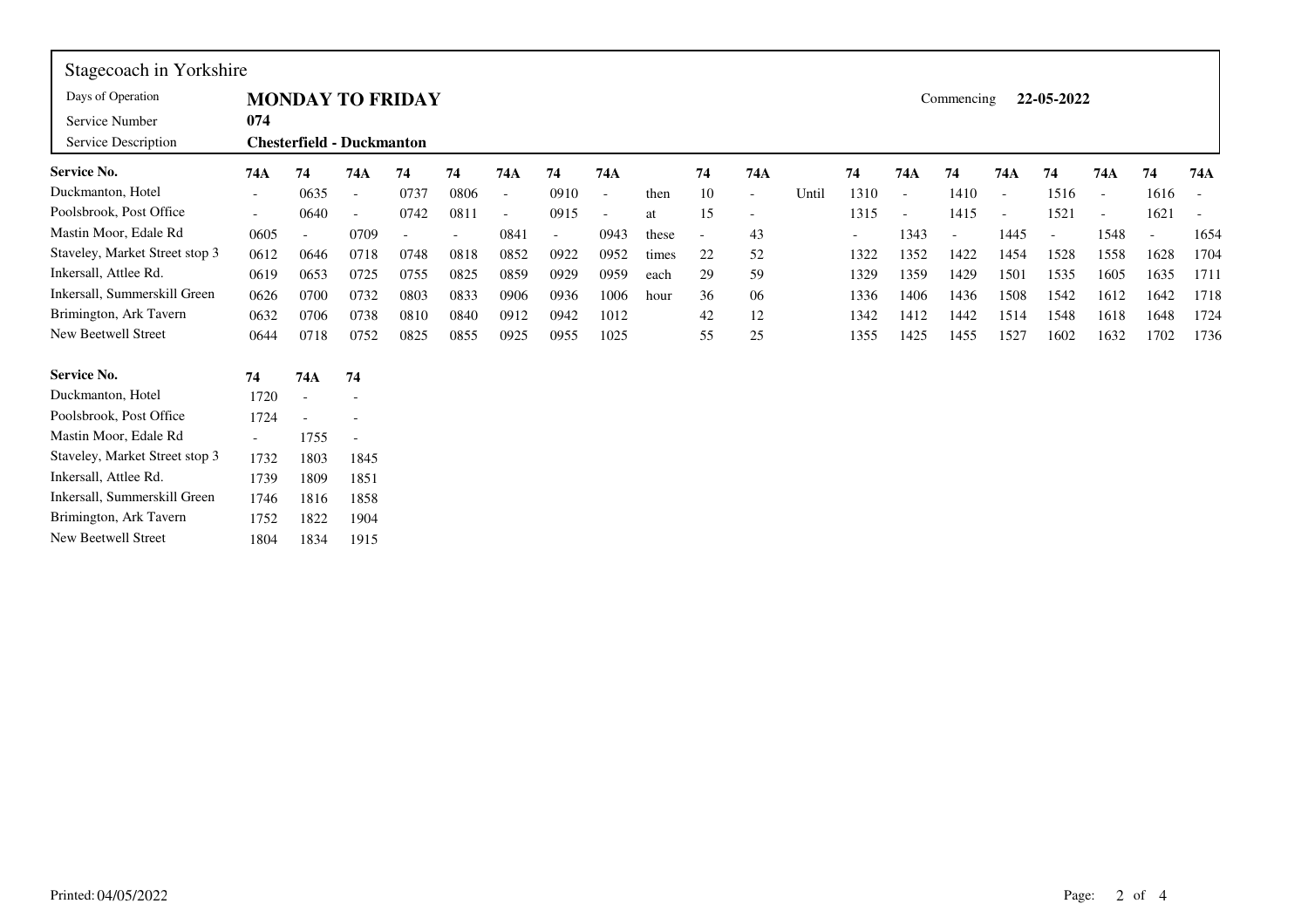| Stagecoach in Yorkshire        |                                  |      |                          |                          |       |                          |                          |       |                          |                          |                          |                          |                          |                          |                          |                          |                          |  |  |  |  |
|--------------------------------|----------------------------------|------|--------------------------|--------------------------|-------|--------------------------|--------------------------|-------|--------------------------|--------------------------|--------------------------|--------------------------|--------------------------|--------------------------|--------------------------|--------------------------|--------------------------|--|--|--|--|
| Days of Operation              | <b>SATURDAYS</b>                 |      |                          |                          |       |                          |                          |       |                          |                          |                          |                          |                          | 22-05-2022<br>Commencing |                          |                          |                          |  |  |  |  |
| Service Number                 | 074                              |      |                          |                          |       |                          |                          |       |                          |                          |                          |                          |                          |                          |                          |                          |                          |  |  |  |  |
| Service Description            | <b>Chesterfield - Duckmanton</b> |      |                          |                          |       |                          |                          |       |                          |                          |                          |                          |                          |                          |                          |                          |                          |  |  |  |  |
| <b>Service No.</b>             | 74                               | 74   | 74A                      | 74                       |       | 74A                      | 74                       |       | 74A                      | 74                       | 74A                      | 74                       | 74A                      | 74                       | 74A                      | 74                       | 74                       |  |  |  |  |
| New Beetwell Street, B6        | $\overline{\phantom{a}}$         | 0830 | 0900                     | 0930                     | then  | 00                       | 30                       | Until | 1400                     | 1430                     | 1500                     | 1532                     | 1607                     | 1637                     | 1707                     | 1740                     | 1810                     |  |  |  |  |
| Cavendish Street, T3           | 0724                             | 0834 | 0904                     | 0934                     | at    | 04                       | 34                       |       | 1404                     | 1434                     | 1504                     | 1536                     | 1611                     | 1641                     | 1711                     | 1744                     | 1814                     |  |  |  |  |
| Brimington, Three Horse Shoes  | 0733                             | 0843 | 0914                     | 0944                     | these | 14                       | 44                       |       | 1414                     | 1444                     | 1514                     | 1546                     | 1621                     | 1651                     | 1721                     | 1754                     | 1823                     |  |  |  |  |
| Inkersall, Attlee Rd.          | 0737                             | 0847 | 0919                     | 0949                     | times | 19                       | 49                       |       | 1419                     | 1449                     | 1519                     | 1551                     | 1626                     | 1656                     | 1726                     | 1759                     | 1828                     |  |  |  |  |
| Inkersall, Summerskill Green   | 0743                             | 0853 | 0925                     | 0955                     | each  | 25                       | 55                       |       | 1425                     | 1455                     | 1525                     | 1557                     | 1632                     | 1702                     | 1732                     | 1805                     | 1834                     |  |  |  |  |
| <b>Staveley, Market Street</b> | 0752                             | 0902 | $\overline{\phantom{0}}$ | 1003                     | hour  | $\overline{\phantom{a}}$ | 03                       |       | $\overline{\phantom{a}}$ | 1503                     | $\overline{\phantom{0}}$ | 1605                     | $\overline{\phantom{a}}$ | 1710                     | $\overline{\phantom{0}}$ | 1813                     | 1840                     |  |  |  |  |
| <b>Staveley, Market Street</b> | $\overline{\phantom{0}}$         |      | 0933                     | $\overline{\phantom{a}}$ |       | 33                       | $\overline{\phantom{0}}$ |       | 1433                     | $\overline{\phantom{a}}$ | 1533                     | $\overline{\phantom{0}}$ | 1640                     | $\overline{\phantom{0}}$ | 1740                     | $\overline{\phantom{0}}$ | $\overline{\phantom{0}}$ |  |  |  |  |
| Mastin Moor, Edale Rd          |                                  |      | 0942                     | $\overline{\phantom{a}}$ |       | 42                       | ٠                        |       | 1442                     | $\overline{\phantom{a}}$ | 1542                     | $\overline{\phantom{0}}$ | 1649                     | $\overline{\phantom{0}}$ | 1749                     | $\overline{\phantom{0}}$ | $\overline{\phantom{0}}$ |  |  |  |  |
| Duckmanton, Hotel              | 0758                             | 0908 | $\overline{\phantom{0}}$ | 1009                     |       | $\overline{\phantom{0}}$ | 09                       |       | $\overline{\phantom{0}}$ | 1509                     | $\overline{\phantom{a}}$ | 1611                     | $\overline{\phantom{0}}$ | 1716                     | $\overline{\phantom{0}}$ |                          | $\overline{\phantom{0}}$ |  |  |  |  |